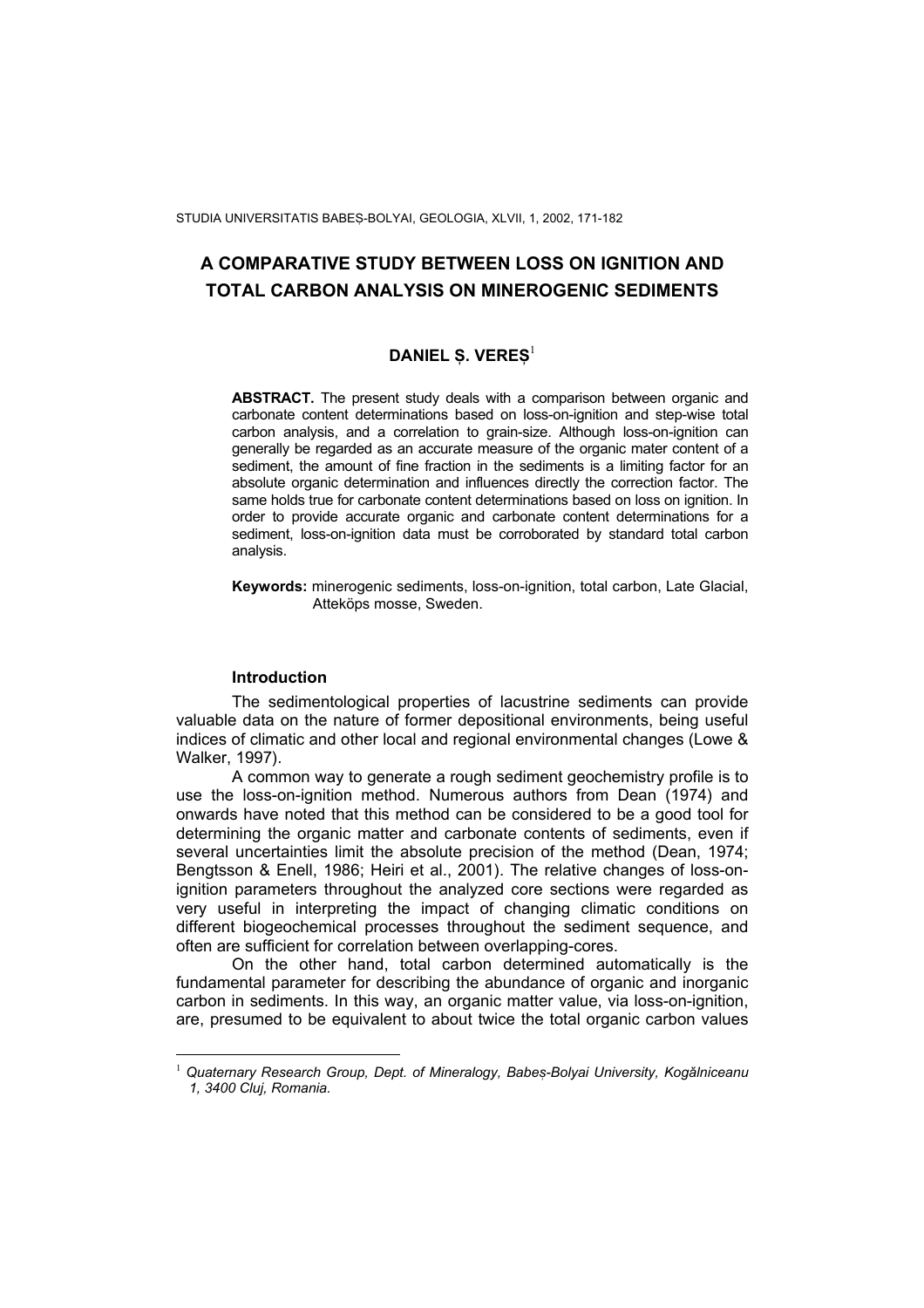(Meyers & Lallier-Vergés, 1999). Total organic carbon can be both diluted by clastic sediment particles and concentrated by dissolution of carbonate minerals.

The present paper presents results of several sedimentological analyses performed upon the deepest, minerogenic core segment (~1 m long), taken on the Atteköps mosse, southwestern Sweden. The study site, which is located in Hallandsåsen area, is considered, alongside by Kullen Peninsula (Sandgren et al., 1999) one of the earlier deglaciated region in Sweden.

Therefore, the aim of this study is to assess the usefulness of the losson-ignition method in estimating the organic and carbonate contents in minerogenic sediments. The assumption is that the method over-estimates the organic matter and carbonate content of fine-grained sediments because of a weight loss related to various organic and inorganic sediment components. Total carbon analysis with a specific carbon analyzer is generally viewed to be a better indicator for those parameters. To test this hypothesis, conventional loss-on-ignition analysis, total carbon and grain-size measurements were performed over selected sediment intervals and compared with each other.

### **Introduction to the methods**

#### *Loss-on-ignition*

Loss-on-ignition is a common and widely used method to estimate sediment properties (i.e., water content, organic matter, inorganic carbon and minerogenic residue), because is the quickest and cheapest among all the methods employed for determining some of those parameters (Dean, 1974; Maher, 1998).

Most sediment is composed of a mixture of clastic silicates and oxides (sand, silt and clay fractions), organic material, carbonates and water. Quantitative determinations of such sediment parameters by means of loss-on-ignition are based on the sequential heating of the samples (other techniques involve gas collecting and measuring the amount either volumetrically or chromatically (Dean, 1974)) in a muffle furnace (Heiri et al., 2001). After oven drying of the sediment to constant weight (or dry matter) and cooling to room temperature, organic matter is combusted in a first reaction to ash and carbon dioxide at temperatures between 500-550 $\mathrm{^{0}C}$ . The amount of organic matter is the weight difference between the dry sediment and the  $550^{\circ}$ C ash (Dean, 1974; Maher, 1998; Heiri et al., 2001), being assumed to be derived from organic material with the formula  $(CH_2O)_n$ , (Snowball & Sandgren, 1996).

In a second step, the same sample is ignited at temperatures of  $925^{\circ}$ C (Bengtsson & Enell, 1986, Heiri et al., 2001) or 1000 $^{\circ}$ C (Dean, 1974; Maher, 1998) in order to find the amount of carbon dioxide evolved from the breakdown of the carbonate minerals. The carbonate content in the original sample is then determined by multiplying the weight loss between loss-on-ignition at 550 $\mathrm{^{0}C}$ and loss-on-ignition at  $925^{\circ}$ C with 1.36, which is the ratio between the molecular weights of  $CO<sub>3</sub>$  (60) and  $CO<sub>2</sub>$  (44), according to Bengtsson & Enell (1986).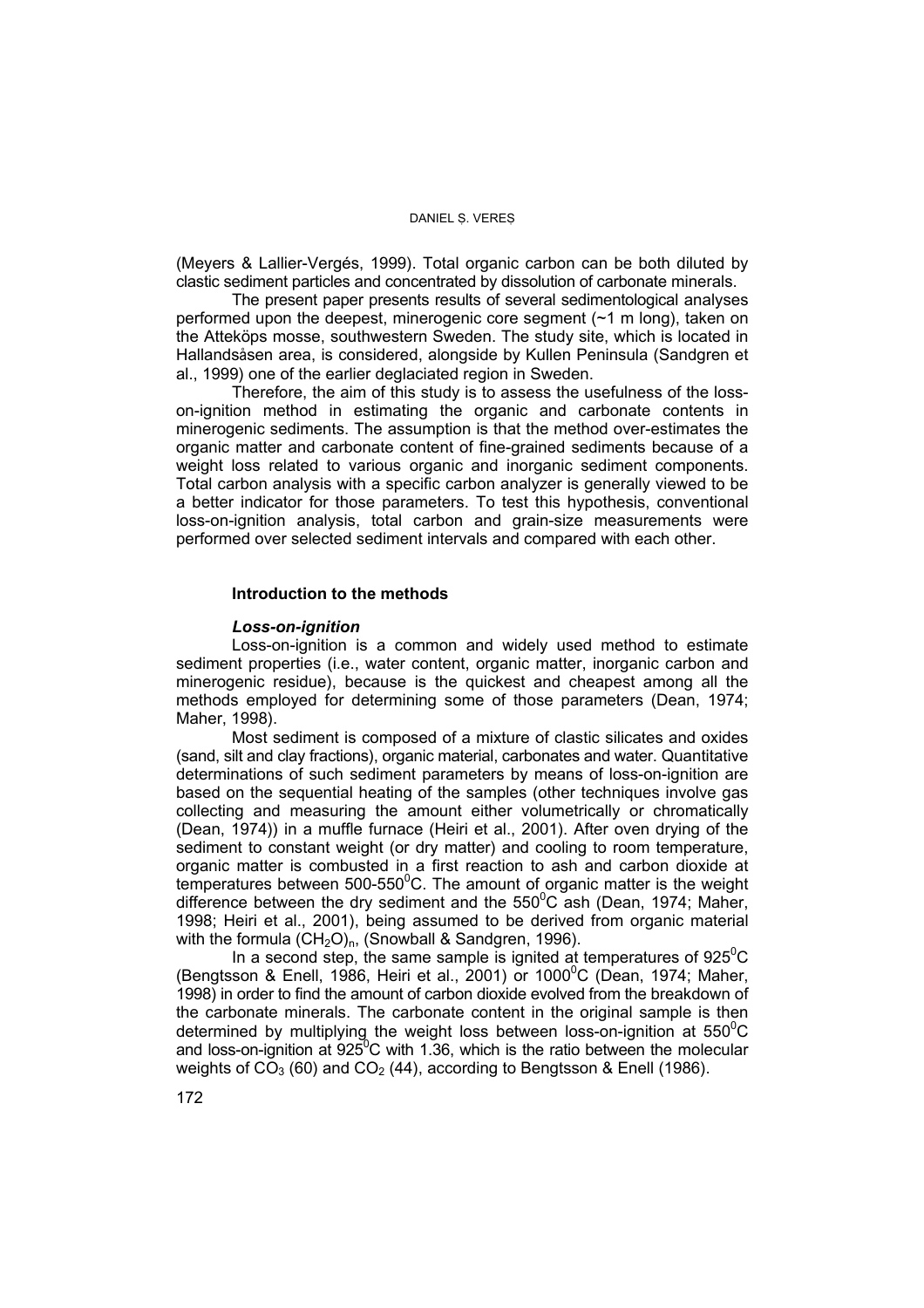Dean (1974) and Bengtsson & Enell (1986) pointed out that the method is fast and inexpensive and thus useful for analyses of a large number of samples. It also gives a rough indication of the organic matter and carbonate contents and a good correlation with organic carbon content, despite of several uncertainties (see the Discussions chapter), which limit the precision of the method.

### *Grain-size distribution*

Particle size distribution is a fundamental property of sedimentary material and can be used to infer the provenance and history of the sediment transport (Buckley & Cranston, 1991).

Size analysis of clay and silt-sized sediment can be inferred by a variety of automated methods based on their physical, electrical and optical properties. The Sedigraph method used by this study, measures the sedimentation speed of suspended particles by monitoring the rate at which particles settle and are removed from the monitored volume, giving in that way a cumulative size distribution of the sediments (Coakley & Syvitski, 1991).

### *Total carbon*

Total carbon concentration is a fundamental parameter for describing the abundance of organic matter and inorganic carbon in sediments (Meyers & Lallier-Vergés, 1999).

The total organic carbon concentration is a bulk value that represents the fraction of organic matter that escaped mineralization during sedimentation processes being influenced by both initial biomass production and subsequent degree of degradation. Total organic carbon concentration often varies through the sedimentary sequence, indicating changes in organic deposition under different sedimentary conditions (Meyers & Lallier-Vergés, 1999).

### **Samples and analysis**

### *Core collection and description*

Multiple core segments were retrieved with a Russian peat sampler (1 m length and 10 cm diameter). The lithostratigraphy of the cores was described both in the field and in the laboratory (see the description in Table 1).

Because detailed sedimentological analyses mainly focused on the minerogenic sediments, only the lowest segment (C6-a, 767-690 cm) of core C6 was selected for further analysis in this study.

### *Sediment analysis*

For loss-on-ignition analysis, volumetrically samples were weighed (using a Sartorius-Tillquist model H120 balance), placed in pre-weighted crucibles and dried for 12 h at 105 $\mathrm{^{0}C}$  (using a Termarks oven) to determine both the water content (or loss-on-drying) and dry sediment percentages (normally 3-5 g), the latter serving as a base to which ignition losses were compared.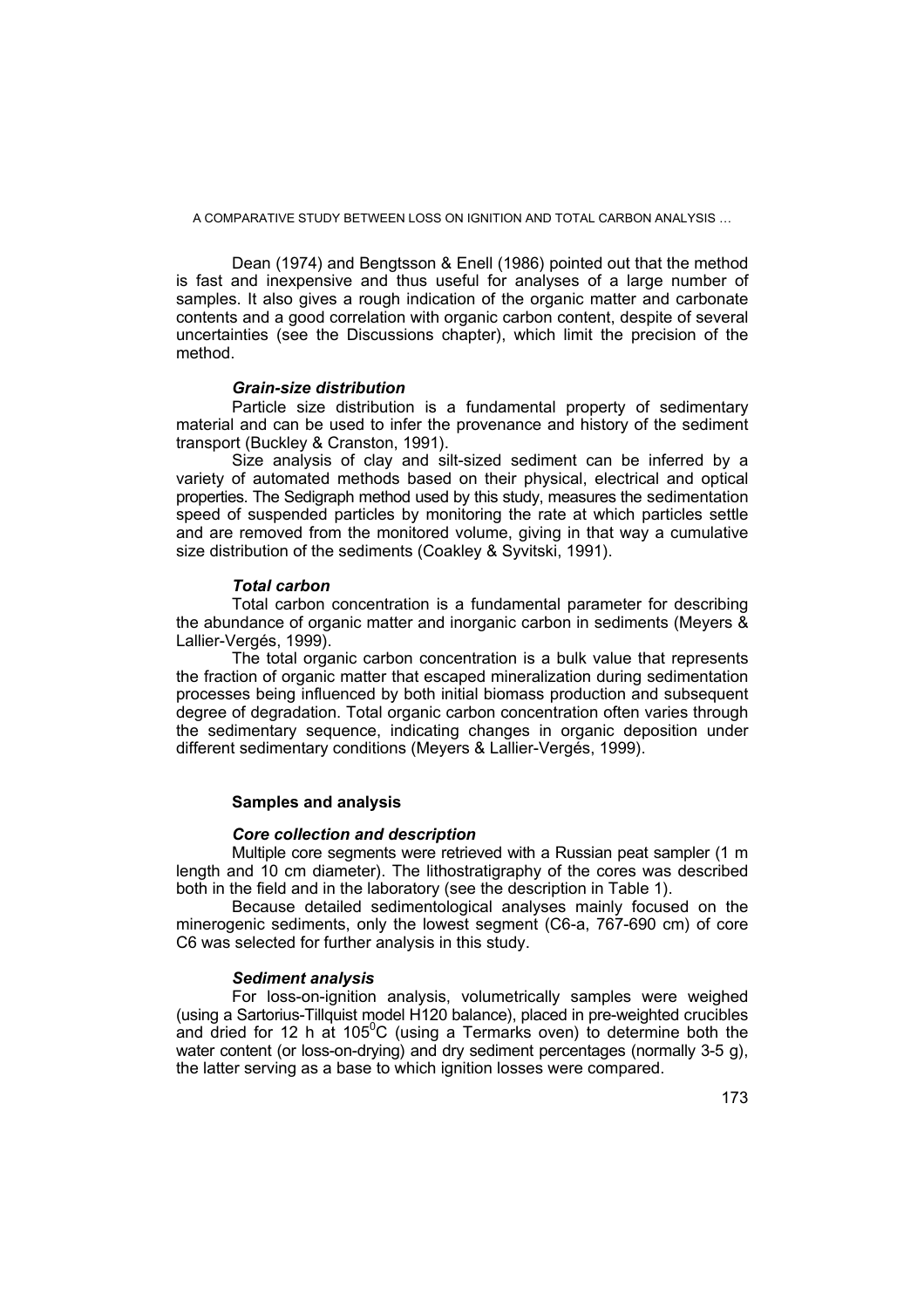The weight loss during the ignitions (using a Heraeus type 170 muffle furnace) were calculated according to Bengtsson & Enell´s (1986) formula, with the exception that in the present study the weight loss is related to dry weight. Samples were gradually heated until they reached temperatures of  $550^{\circ}$ C and 925 $\mathrm{^0C}$ , respectively and afterwards ignited for 4 h at the respective temperatures. The samples were then put into a desiccator and weighed at room temperatures. The carbonate content was determined by multiplying the weight loss obtained between  $550^0$ C and  $925^0$ C with 1.36.

For the grain-size analysis a Micromeritics Sedigraph 5100 Particle Size Analysis System was used. This sedigraph uses a collimated beam of *X*-rays to sense the sedimentation speed of suspended particles with time and a device measurement of particles with diameters ranging from 100 to 0,2 micrometers (Coackley & Syvitski, 1991). The samples  $(2-3 \text{ cm}^3)$  were first split to obtain a subsample of approximately 1.8 g for analysis, deflocculated in 40 ml  $Na_4P_2O_7$ and dispersed by means of ultrasonic stirring. Because it had been noted that samples with high organic carbon (>10%) can hinder proper dispersion of the sample (see Coakley & Syvitski, 1991), selected intervals were used where organic matter content was low. Finally, the grain size distribution data is presented as cumulative percentages of several fractions: clay  $(22 \mu m)$ , fine silt  $(2-6 \mu m)$ , medium silt (6-20  $\mu$ m), coarse silt (20-60  $\mu$ m) and fine sand (60-100  $\mu$ m).

The organic and inorganic carbon content of the selected samples was determined by temperature-controlled combustion in pure oxygen (step-wise heating from 100 to 1000 $^{\circ}$ C) of the homogenous and dried samples with subsequent detection of carbon dioxide by infrared absorption photometry in a LECO RC 412 Multiphase Carbon Determinator. The sediments were dried (for 12h at 105 $\mathrm{^0C}$ ), finely ground and homogenized and then stirred and shaken in a tungsten ball container. Due to different amounts of material available, sample size varied between 0.12 and 0.30 g of dry weight. The carbon emitted between 105 and  $650^{\circ}$ C is interpreted as the content of organic carbon of the samples, otherwise, the carbon evolved between 650 and  $925^0C$  is interpreted as the carbonate content, assuming theoretical carbon contents of 12% and *c.* 40% for pure calcium carbonate and organic matter, respectively.

### **Results and discussion**

### *Lithostratigraphy*

The nature of sediment sequence analyzed by this study is shown in Table 1. Organic and carbonate contents for core C6-a estimated using both loss-on-ignition and total carbon analyses, are presented in Figures 1 and 3. The results of grain-size distribution analysis are summarized in Figure 4 (right). The relationship between sediment geochemical parameters and granulometry is also shown in Figure 4.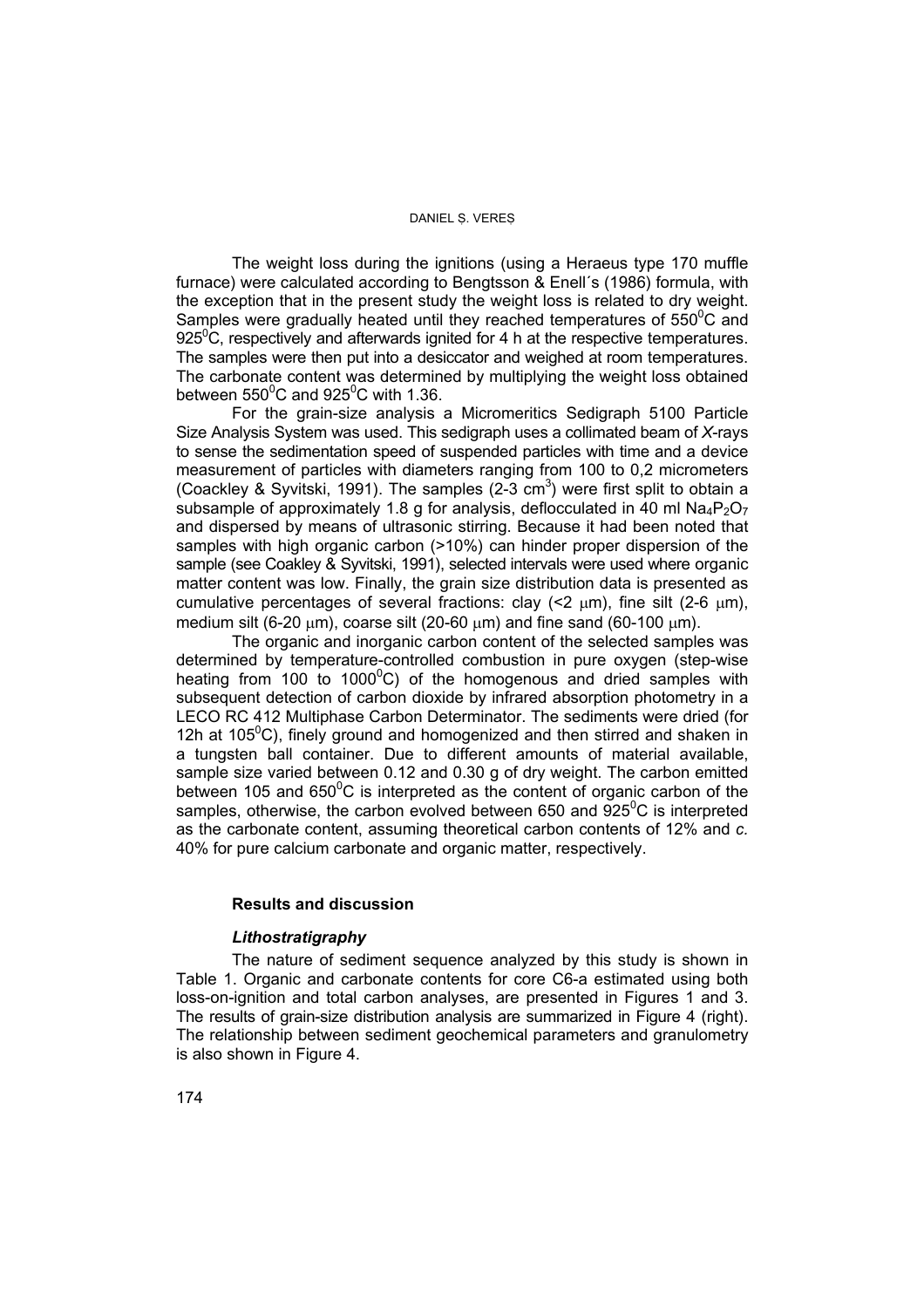### **Table 1.**

| Unit                                                                       | Laver          | Depth below  | <b>Sediment description</b>                                                                                                                                                                                                                                         |
|----------------------------------------------------------------------------|----------------|--------------|---------------------------------------------------------------------------------------------------------------------------------------------------------------------------------------------------------------------------------------------------------------------|
|                                                                            |                | surface (cm) |                                                                                                                                                                                                                                                                     |
| VI                                                                         | 15             | 667-679      | Beige grey silt gyttja.                                                                                                                                                                                                                                             |
|                                                                            | 14             | 679-685      | Beige grey gyttja silt sparse in FeS stains. UB-rg.                                                                                                                                                                                                                 |
|                                                                            | 13             | 685-692      | Beige grey clayey silt gyttja, with cladocera remains. UB-rg.<br>685-688 cm more beige,<br>688-692 cm more dark.                                                                                                                                                    |
| V                                                                          | 12             | 692-715      | Beige grey clayey silt gyttja, brown in moss rich areas,<br>laminated by some organic matter layers. UB-rg.<br>696-700 cm some moss remains,<br>700-704,5 cm increase in moss remains,<br>704,5-707 cm few moss remains,<br>707-708 cm brown layer, rich in mosses. |
| IV                                                                         | 11             | 715-720      | Brown to beige-grey clayey gyttja silt, organic matter                                                                                                                                                                                                              |
|                                                                            |                |              | decreases gradually upwards to 718 cm. UB-fs.                                                                                                                                                                                                                       |
|                                                                            | 10             | 720-722      | Very disturbed layer of light grey silt, UB-fs.                                                                                                                                                                                                                     |
|                                                                            | 9              | 722-724      | Dark grey coarse sand/gravels. UB-fs.                                                                                                                                                                                                                               |
|                                                                            | 8              | 724-732      | Dark grey clayey silt with some coarse silt in the bottom.<br>UB-s.                                                                                                                                                                                                 |
| Ш                                                                          | 7              | 732-733,5    | Beige grey clayey silt layer, abundant mosses, laminations.<br>UB-fs.                                                                                                                                                                                               |
|                                                                            | 6              | 733,5-734    | Light grey silt layer with some moss remains. UB-rg.                                                                                                                                                                                                                |
|                                                                            | 5              | 734-739,5    | Dark grey clayey silt with mosses (736-737 cm). UB-fs.                                                                                                                                                                                                              |
|                                                                            | 4              | 739,5-741    | Grey silt with coarse silt and organic material in the<br>bottommost part (dark grey). UB-g.                                                                                                                                                                        |
|                                                                            | 3              | 741-754      | Dark grey silty clay laminated by thin silt-layers; gravel                                                                                                                                                                                                          |
| Ш                                                                          |                |              | particles at 745 and 748 cm, respectively. UB-fs.                                                                                                                                                                                                                   |
|                                                                            | $\overline{c}$ | 754-757      | Layers of dark-grey to black silty clay laminated every 0,5                                                                                                                                                                                                         |
|                                                                            |                |              | cm; calcareous particles. UB-fs.                                                                                                                                                                                                                                    |
|                                                                            | 1              | 757-767      | Grey fine-sand to sand with thin silt lamination; calcareous<br>particles and vague lamination from coarse silt to fine<br>sand. UB-rg.                                                                                                                             |
| UB-upper boundary: rg-rather gradual, fs-fairly sharp, g-gradual, s-sharp. |                |              |                                                                                                                                                                                                                                                                     |

*Lithostratigraphic units and sediment description for Core C6-a.* 

### *Comparison between loss-on-ignition and total carbon*

The accuracy of organic matter determination by means of loss-onignition seems to be hampered by some factors, which limit the precision of the method, leading to an overestimation of the true organic content. It was generally noted that for determining organic carbon content of minerogenic sediments by means of organic matter (via loss-on-ignition), the results can strongly be overestimated because of various losses, which belong to volatile salts, organic compounds (*e.g.* Bengtsson & Enell, 1986), structural water (*e.g.* Dean, 1974), sulphide oxidation (Ramrath et al., 1999) or inorganic carbon. For example, if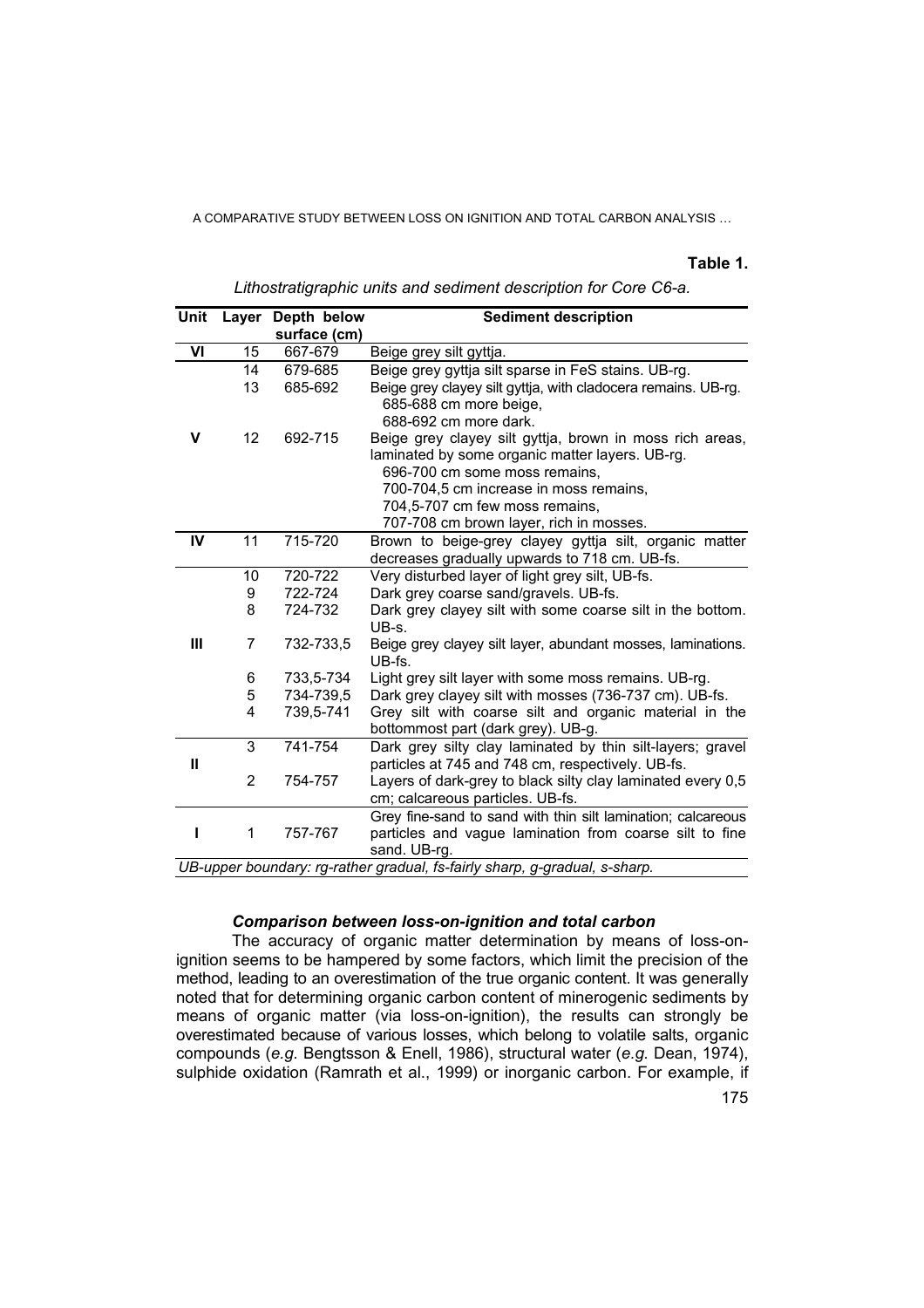inorganic carbon is present it will evolve  $CO<sub>2</sub>$  at temperatures between 425 and 520 $\mathrm{^{7}C}$  in minerals such magnesite, rhodochrosite (Heiri et al., 2001) or siderite (Hedvall, 1925, cited by Hammarlund, 1994). Moreover, as Aaby (1983, cited by Andersen, 1986) pointed out, the volume of organic matter cannot be determined exactly, as pore space enters the volume of the ignitable matter. In this case, changes in the organic content can be detected by determination of organic carbon (Andersen, 1986). On the other hand, technical factors such as sample size, exposure time, position of the sample in the furnace may affect the losson-ignition results, with loss on ignition at  $550^{\circ}$ C being more susceptible to these factors than loss-on-ignition at 925 $\mathrm{^0C}$ . As a consequence, any bias of loss-on-ignition at 550<sup>°</sup>C will influence the results of loss-on-ignition at 925<sup>°</sup>C (Heiri et al., 2001).

In general, the amount of organic matter determined by loss-on-ignition at  $550^{\circ}$ C is considered to be "approximately" twice the organic carbon content (Dean, 1974, 1999; Snowball & Sandgren, 1996) of a sample. Although this converting is generally accepted and widely used, various conversion factors have been proposed for converting organic carbon to original organic matter content of a sample. For example, Dean (1974) found a conversion factor of 2.13, Zolitschka & Löhr (1999, cited by Ramrath et al., 1999) and Ramrath et al., (1999) have proposed a factor of 1.82 and 1.81, respectively, while Digerfeldt et al. (2000) obtained a factor of 1.45.

One of the major goals of this study is to test the accuracy of organic carbon determination by loss-on-ignition, since selected values from loss on ignition at 550 $\mathrm{^0C}$  are believed to represent either typically organic matter, but also a weight loss related to various organic or inorganic sediment components. Therefore, organic carbon values determined automatically and on the same sample are regarded as representative for the organic carbon of the original sediment matter, and are compared to corresponding loss on ignition values. The results of this test are plotted in Figure 1 (left panel). Surprisingly, the resulting regression line crosses the *y*-axis at a loss-on-ignition value of 1.06%. This probably corresponds to a weight loss, which should be related to the already mentioned extra-loss generators. The true organic matter content in the analyzed samples as suggested by the equation presented in Figure 1 (left) may be obtained by multiplication of the total organic carbon determined automatically with a factor of 1.49. Though this low factor suggests a good correlation between these different organic carbon determinations, indicating that loss-on-ignition is a rather accurate measurement of the amount of organic matter in a sample, the resulting conversion factor is not in good agreement with the published factors presented above. This confirms the idea that the amplitude in difference between the results of those two methods may depend on type and chemical composition of the analyzed sediments.

In order to test the accuracy of the organic matter determination and to find out a proper correction factor (making abstraction by the factor determined by this study), the ignition loss results were compared with total organic carbon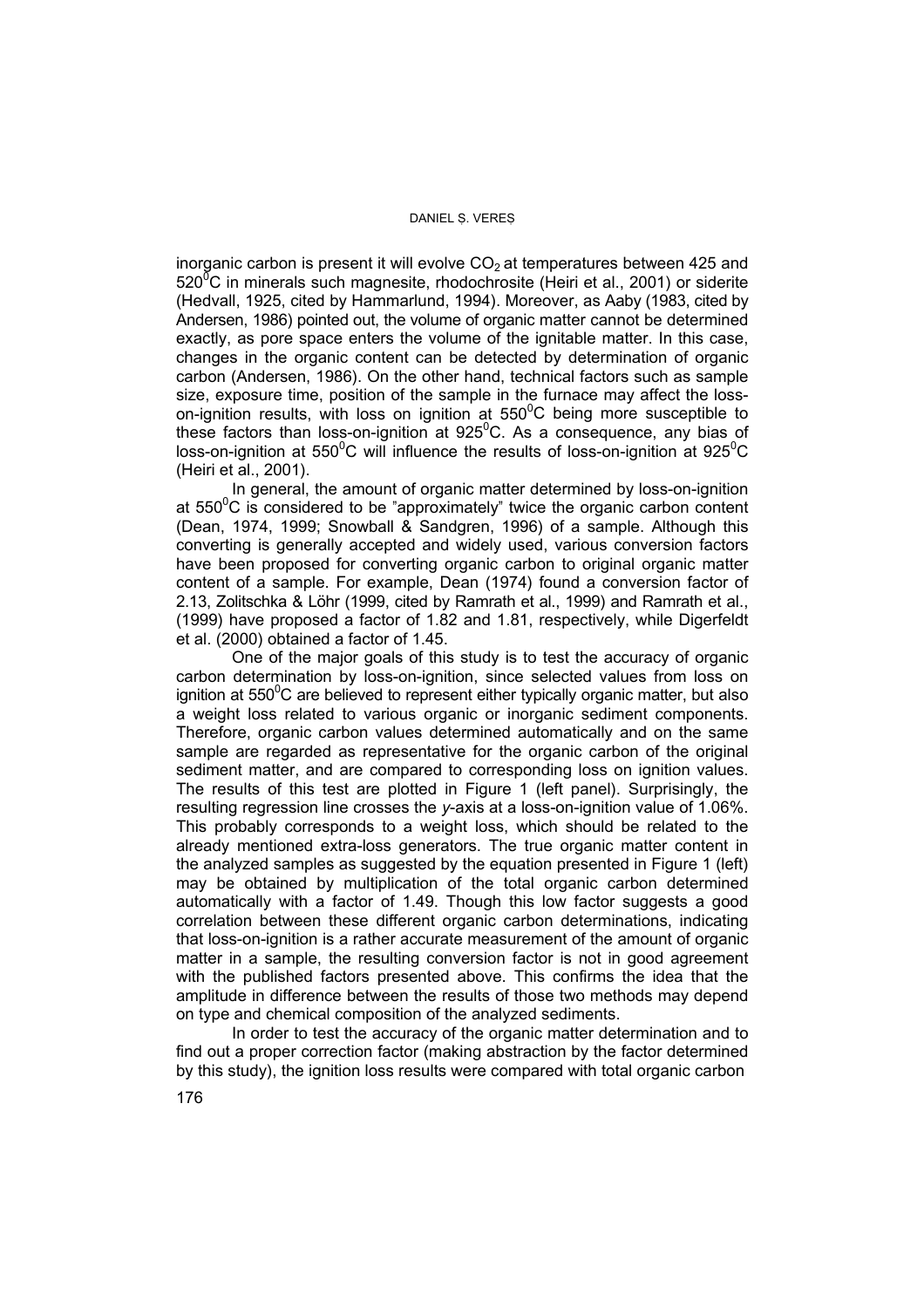



- **Figure 1.** *Left: Scatter diagram of percent total organic carbon determined automatically and percent organic matter at 550 <sup>0</sup> C measured on samples from Atteköps mosse. Number of data points (n), correlation coefficient (R) and the regression line are given.*
- *Right: Percentage organic carbon determined automatically (OC<sub>AUT</sub>-triangles), percentage organic matter (OM<sub>LOF</sub> circles), and the difference in results between those parameters (OCDIFF -crosses), plotted against depth.*

multiplied by different conversion factors (Fig. 2, left panel):

- $\bullet$  A<sub>1</sub>- automatically determined organic carbon multiplied by 2.5 (according to the chemical formula  $CH<sub>2</sub>O/C$ )
- $\bullet$  B<sub>1</sub>- automatically determined organic carbon multiplied by 2.13 (according to Dean, 1974)
- $C_1$  automatically determined organic carbon multiplied by 1.82 (Zolitschka & Löhr, 1999 cited by Ramrath et al., 1999)
- D1- automatically determined organic carbon multiplied by 1.81 (Ramrath et al., 1999)
- $E_{1}$  automatically determined organic carbon multiplied by 1.45 (Digerfeldt et al., 2000).

The variables that resulted as differences between loss-on-ignition at 550<sup>0</sup>C and organic carbon multiplied by different constants are labeled from A<sub>2</sub> (as a variable produced by the  $A_1$ -chemical formula) to  $E_2$  (a variable induced by the  $E_1$ - Digerfeldt et al., 2000) and plotted in Figure 2 (right). The vertical zero line implies a perfect correlation between the values. The positive trend suggests that the loss-on-ignition values at 550 $\mathrm{^0C}$  are higher than presumably supposed, while the negative values, indicating higher values for organic carbon.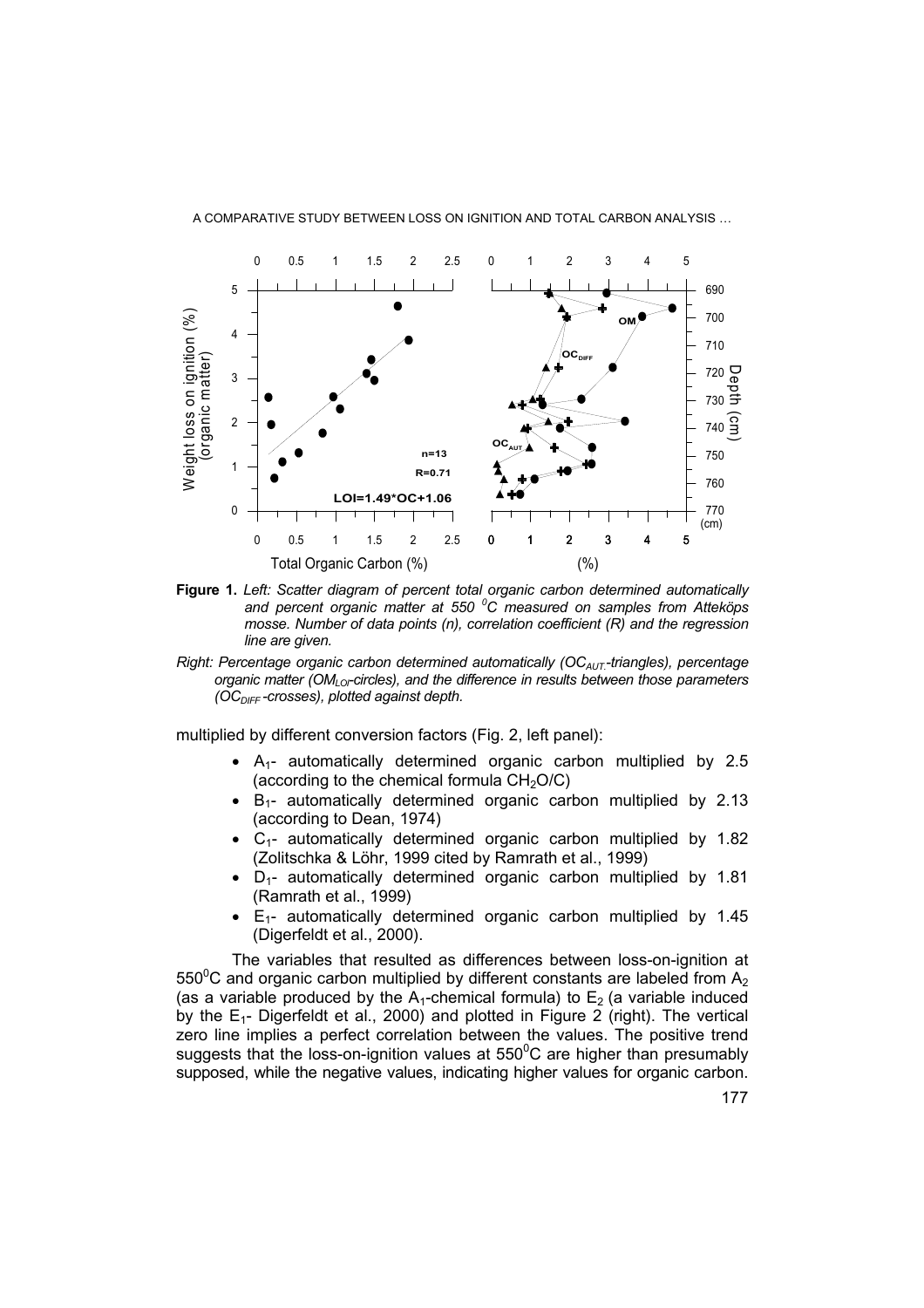As easily may be seen from the curves in Figure 2 (right), the  $A<sub>2</sub>$  and B<sub>2</sub> variables yield generally negative values, implying in this way an overestimation of primary organic matter content determined by loss-on-ignition. The  $C_2$  and  $D_2$ variables are relatively close to zero, whereas  $E_2$  leads to increased differences. To summarize these results, it is evident that the conversion factors mentioned above are strongly influenced by the type of sediment analyzed.

Moreover, if an absolute determination of the organic content is to be done, then the loss-on-ignition data must be supported by independent total organic carbon determination.



**Figure 2.** *Left: Organic carbon determined automatically and multiplied by various conversion factors: 2.5 (A<sub>1</sub>-crosses), 2.13 (B<sub>1</sub>-rhombus), 1.82 (C<sub>1</sub>-triangles), 1.81 (D1-squares) and 1.45 (E1-circles) plotted against depth.* 

*Right: The differences (A<sub>2,</sub> B<sub>2</sub>, C<sub>2</sub>, D<sub>2,</sub> E<sub>2</sub>), which result from a subtraction of organic carbon determined automatically and multiplied by the already mentioned factors from loss on ignition at 550 0 C.*

The main difference between the two methods is shown by the curves presented in Figure 3. Thus, if the carbonate content determined automatically  $(CC_{AUT})$  in an order of <2 % is viewed as the proper carbonate content of the analyzed sediments, then the high carbonate percentages (<7%) derived from loss-on-ignition at 925<sup>°</sup>C (CC<sub>LOI</sub>) lead to a large difference (CC<sub>DIF</sub>) between those two methods (for further discussions see Fig. 4). 178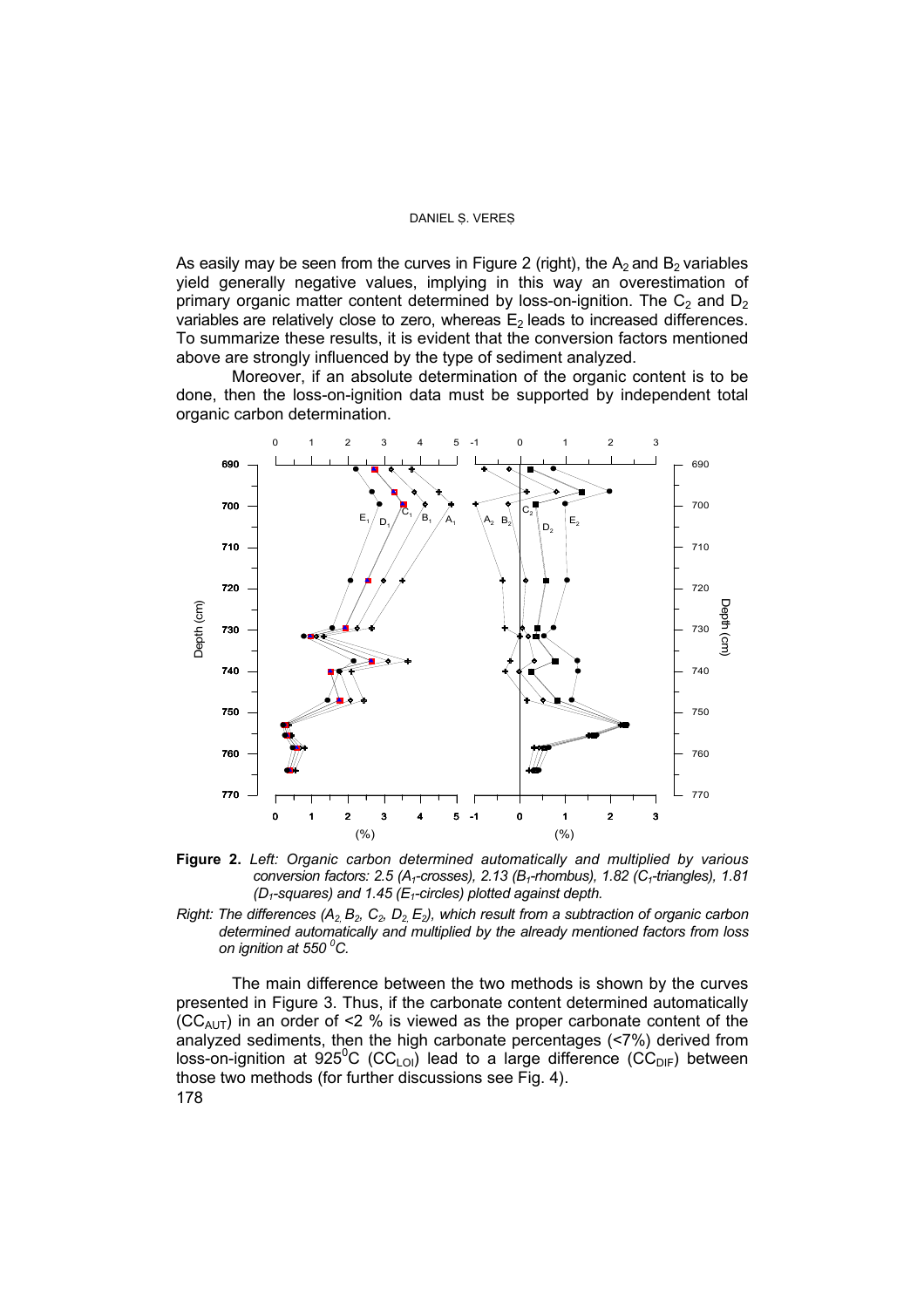

**Figure 3.** *Left: Scatter diagram of percent carbonate content determined automatically and percent carbonate content derived from loss-on-ignition at 925 <sup>0</sup> C measured on samples from Atteköps mosse. 1.36 multiplies both values. Number of data points (n), correlation coefficient (R) and the regression line are given.* 

*Right: Selected values of carbonate carbon determined automatically (CC<sub>AUT</sub>-fill triangles), carbonate content calculated from loss-on-ignition at 925 <sup>o</sup>C (CC<sub>LOF</sub>fill circles) and the difference in results between those parameters (CC<sub>DIFF</sub>) plotted against depth. 1.36 multiplies both carbonate contents.*

In order to check the assumption that higher percentages of organic carbon are commonly associated with fine-grained sediments, because of the higher adsorption capacities of finer particles, the above discussed differences between loss-on-ignition and total carbon (see Fig. 4-left) were related to grain size data at the corresponding levels (Fig. 4-right). It is known that clays may contain up to 5% hydroxyl groups (OH) as structural water. If a fine fraction is present in relatively high quantity, but has low carbonate content, those hydroxyl groups should be liberated as water when the sample is heated up over 550 $\mathrm{^{0}C}$ . In this way, part of the loss (4-5%), may result from that chemically bound water loss in such samples with high clay and low carbonate content (Maher, 1998). Thereby, the assumption that the ignition loss between 550-  $925^{\circ}$ C represents CO<sub>2</sub> evolved from carbonates will be in error by an amount, which is directly proportional to the amount of clay present, and inversely proportional to the amount of carbonates present (see Dean, 1974).

It is evident from Figure 4 (left) that the  $OC<sub>DIFF</sub>$  curve has more or less the same trend as the curve for the finer fraction. The difference is not so large because the clay fraction is only around 20-30% (compared with 50-70% in Digerfeldt et al., 2000). For example, Ramrath et al., (1999) and Digerfeldt et al., (2000) found a weight loss related to the above-mentioned loss generators of 5.3% and 7.8%, respectively, whereas in this study the weight loss is 1.06%.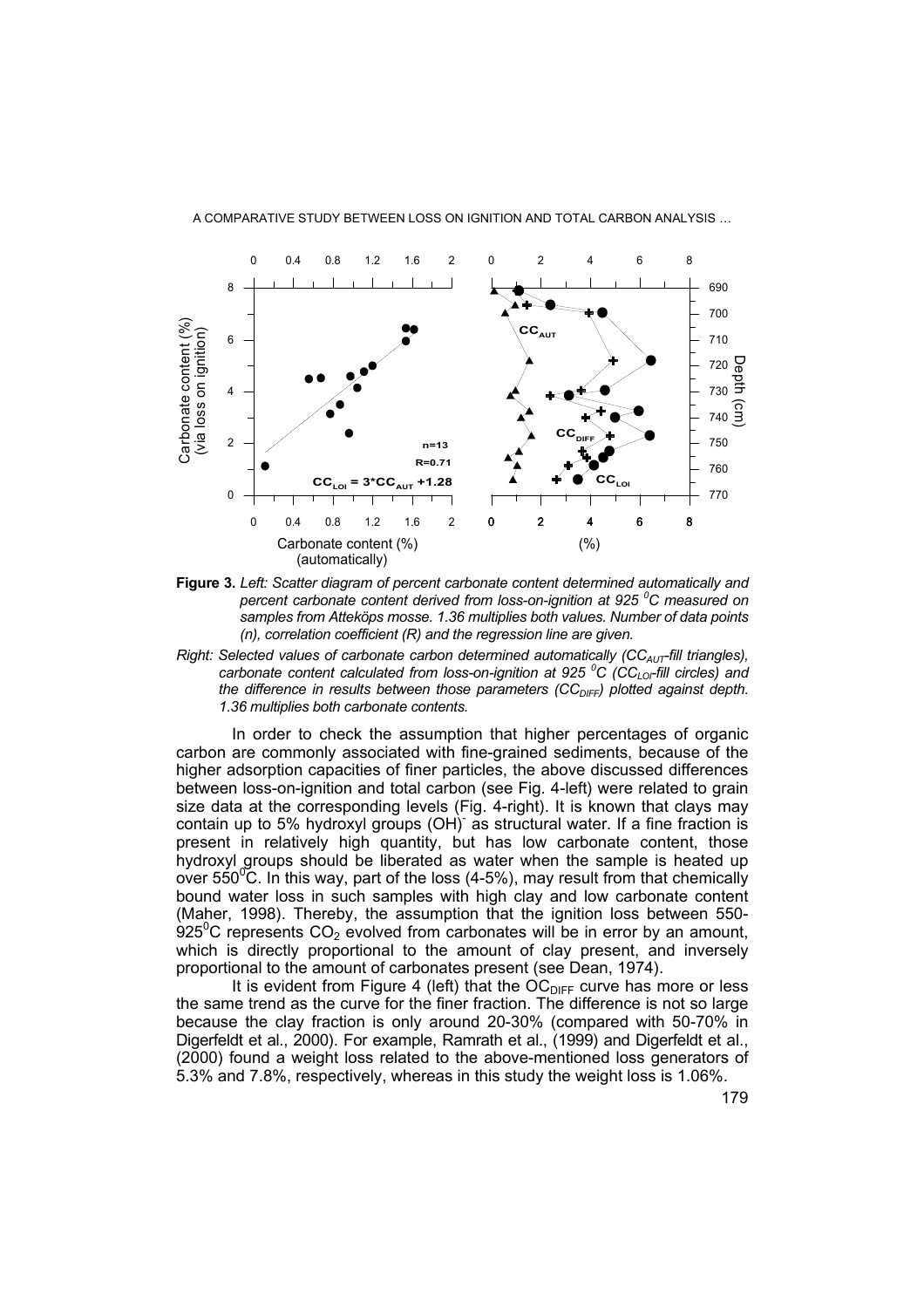

Figure 4. Left: Organic carbon difference (OC<sub>DIFF</sub>-circles), carbonate content difference *(CC<sub>DIFF</sub>-triangles) and total difference (TD-crosses). TD= OC<sub>DIFF</sub>+ CC<sub>DIFF</sub>;* 

*Right: Cumulative particle size distribution (%) for selected values.*

The most evident correlation between the variable features and the grain-size distribution is suggested by the  $CC_{DIFF}$  curve. It is obvious that a rise in clay content leads to a difference between the methods. This seems to be valid for fine silt as well. For example, in the lower most sample, where the clay content is extremely low and fine silt dominates the grain-size distribution, the CC<sub>DIFF</sub> is in an order of ~3%. The coarse fraction (medium silt, coarse silt and fine sand) has generally the same trend as the finer fraction and seems not to influence the amplitude of the difference, at least, not as much as the fine fraction.

Total difference (TD) is a composite curve combining the values of both variables presented above. It increases where the fine fraction is high.

### **Concluding remarks**

- Loss-on-ignition is an accurate measurement of primary organic content of sediments, if the fine fraction is present in low percentages.
- Sediment composition seems to be the main cause, which determines the value of correction factor between loss-on-ignition and total organic carbon. If an absolute organic carbon determination is to be done, losson-ignition data must be sustained by organic carbon determination.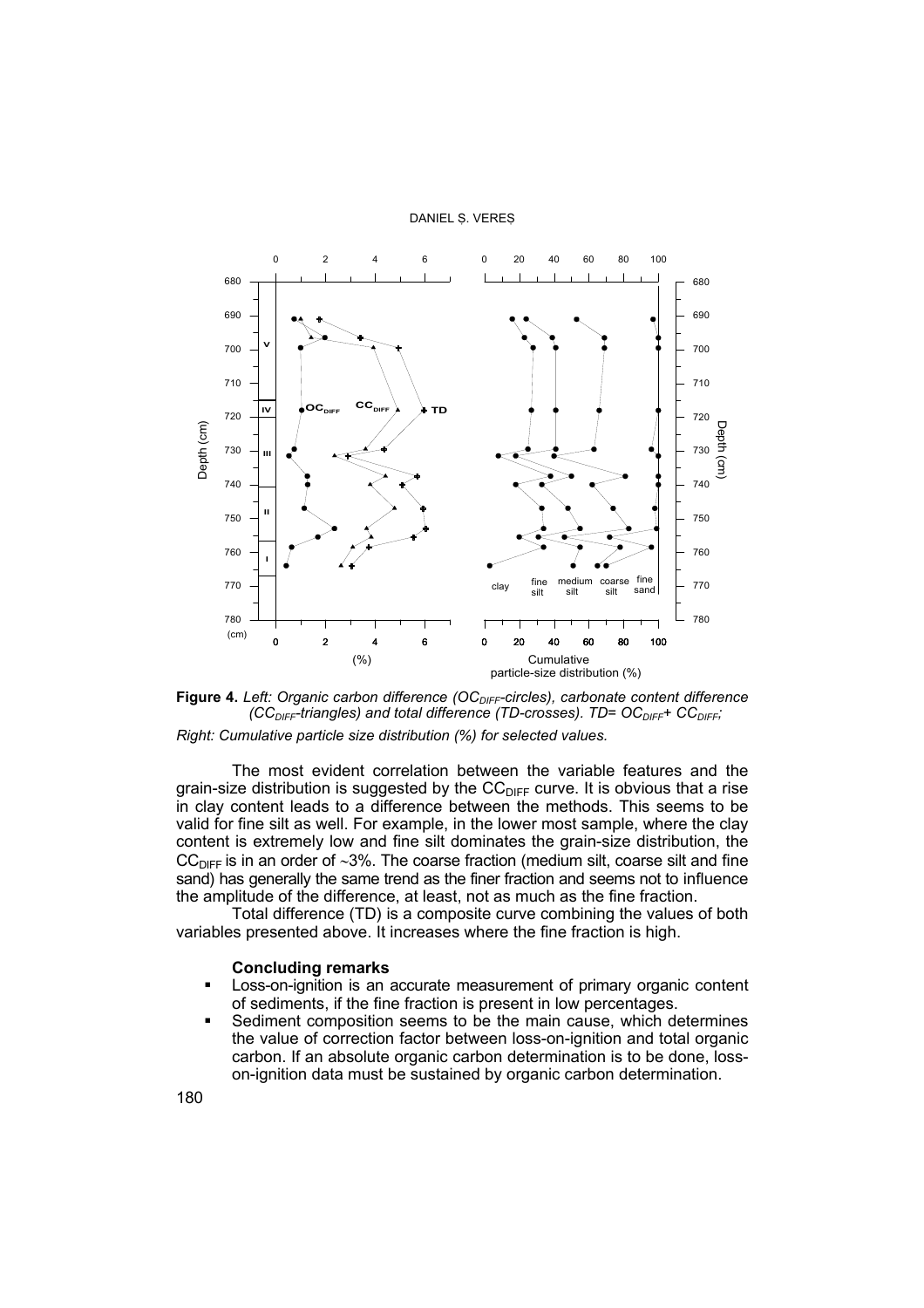Carbonate carbon determination by means of loss-on-ignition is strongly influenced by the distribution of the fine fraction. A rise in clay content is closely followed by a rise in extra weight-loss. Care must be taken in the interpretation of carbonate content via loss-on-ignition as a paleoenvironmental indicator.

### **Acknowledgments**

This article is an excerpt of *"Examensarbete i geologi vid universitet-Kvartärgeologi, nr 145, 2001"* Master Thesis, which was initiated while doing my master thesis at Lund University, Sweden. I gratefully acknowledge the support from Barbara Wohlfarth and Svante Björck who were my supervisors.

### **REFERENCES**

- Andersen, S. T. (1986): Palaeoecological studies of terrestrial soils. In B. E. Berglund (Ed): *Handbook of Holocene Palaeoecology and Palaeohydrology*. Wiley, Chichester, 165-177.
- Bengtsson, L. & Enell, M. (1986): Chemical analysis. In B.E. Berglund (Ed): *Handbook of Holocene Palaeoecology and Palaeohydrology*, Wiley, Chichester, 423-445 p.
- Buckley, D. E., & Cranston, R. E. (1991): The use of grain size information in marine geochemistry*.* In J. P. M. Syvitski (Ed): *Principles, Methods and Application of Particle Size Analysis.*
- Coakley, J. P., & Syvitski, J. P. M. (1991): Sedigraph technique. In J.P.M. Syvitski (Ed): *Principles, Methods and Application of Particle Size Analysis.*
- Dean, W. E. Jr. (1974): Determination of carbonate and organic matter in calcareous sediments and sedimentary rocks by loss on ignition: Comparison with other methods. *Journal of Sedimentary Petrology,* 44, 242-248 p.
- Dean, W. E. Jr. (1999): The carbon cycle and biogeochemical dynamics in lake sediments. *Journal of Paleolimnology,* 21, 375-393 p.
- Digerfeldt, G., Olsson, S. and Sandgren, P. (2000): Reconstruction of lake-level changes in lake Xinias, central Greece, during the last 40000 years*. Palaeogeography, Palaeoclimatology, Palaeoecology* ,158, 65-82 p.
- Hammarlund, D. (1994): Stable carbon and oxygen isotopes studies of Late Weichselian lake sediments in southern Sweden and northern Poland, with palaeoclimatic implications. *Lundqua Thesis*, 31, 30 p + 4 app.
- Heiri, O., Lotter A. F. and Lemcke, G. (2001): Loss-on-ignition as a method for estimating organic and carbonate content in sediments: reproducibility and comparability of results. *Journal of Paleolimnology,* 25, 101-110 p.